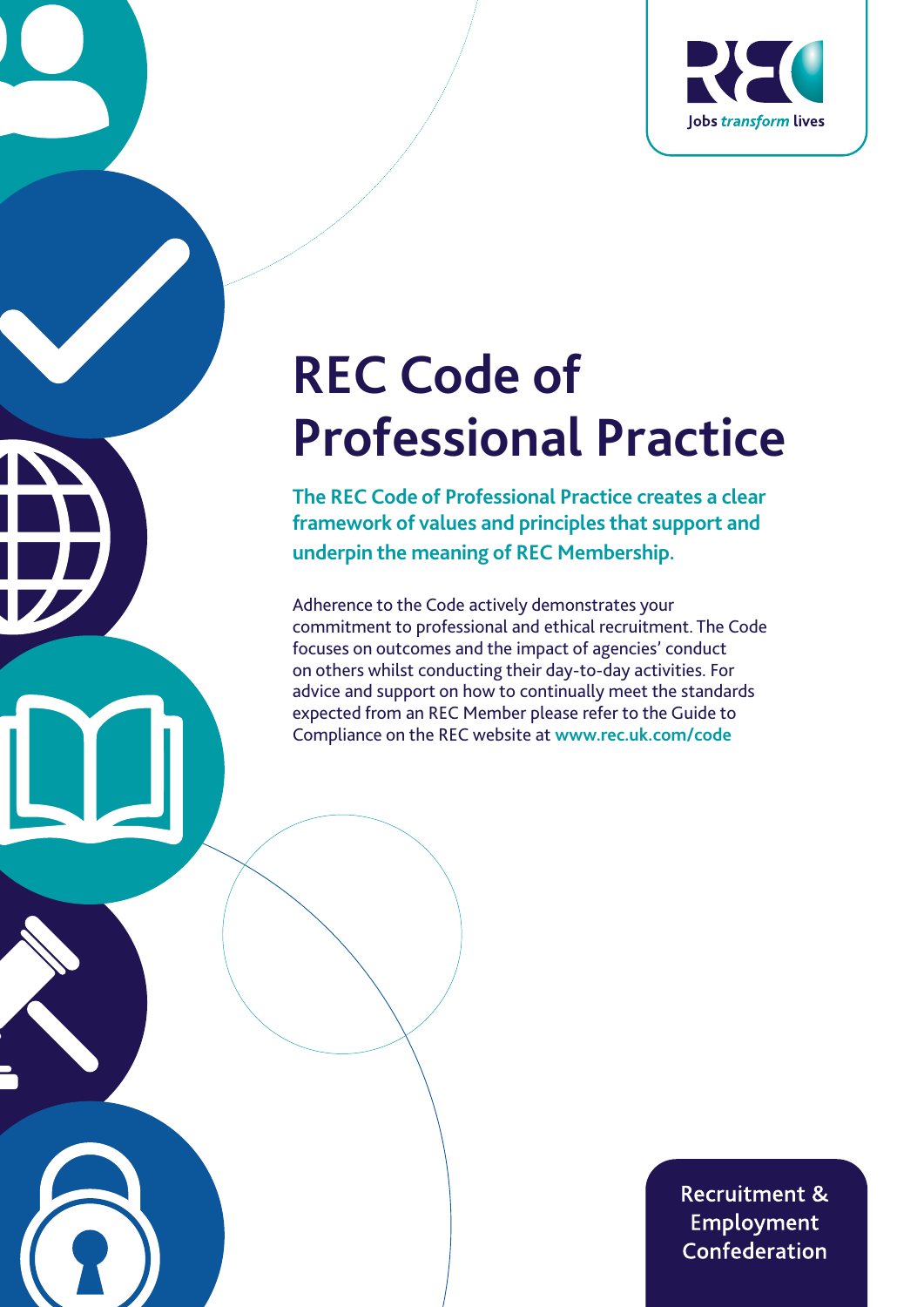# **General Principles**

Members will observe the highest principles of ethics, equity, integrity, professional conduct and fair practice in dealing with others and will conduct their business in a manner designed to enhance the operation, image and reputation of the recruitment industry and REC Members. The REC will offer guidance, legal advice and training to members to help achieve these standards.

Ethical conduct is not simply compliance with legal requirements but extends to honesty, respect for and equitable treatment of others, integrity and social responsibility. It is conduct that holds up to disclosure and to public scrutiny. Members and their staff will act towards other members and non-members, candidates, clients and others at all times in good faith. Members should actively seek to support and uphold the mission and values of the REC.

The REC has an important role to play in continuously improving standards within the recruitment industry. This Code is binding on all Corporate Members of the REC and their subsidiary/associate companies. Where a Member operates in a sector or sectors covered by one or more of the REC's industry sector codes of practice, the requirements of the applicable code or codes are also binding. Complaints against REC Members from candidates, clients or others, can be investigated under the REC Complaints & Disciplinary Procedure.



**PRINCIPLE 1 Respect for Laws**

Members and their staff must comply with all relevant legislation, statutory and non-statutory requirements and official guidance and any future amendments to such requirements during the course of providing their services to others.



#### **PRINCIPLE 2 Respect for honesty and transparency**

- **a** Members will act honestly in all dealings with work seekers, clients, members, non-members and others.
- **b** In the course of representing a work seeker or client a member shall not knowingly make a false or inaccurate statement, fail to disclose a material fact, or make a representation as to future matters without having reasonable grounds for making it.
- **c** Members must adhere to principles of truth in advertising and will only advertise positions, through any medium, for which they have documented permission to recruit.
- **d** All fees, charges and services provided must be explicitly and fully disclosed to clients prior to the acceptance of an assignment or prior to any work being undertaken for a client.
- **e** Members should document all key stages of the recruitment process in line with relevant legislation and good practice guidance.



**PRINCIPLE 3 Respect for work relationships**

- **a** Members will not undertake actions that may unfairly or unlawfully jeopardise a work seeker's employment.
- **b** Members will not undertake actions that may unfairly or unlawfully interfere in work relationships established by others.
- **c** Members will not attempt unfairly or unlawfully to prevent a work seeker from seeking work from other sources.
- **d** Members will in their dealings with all other REC Members and non-members treat them with respect and aim to work in a fair and open competitive environment.



- **a** Members should adhere to the spirit of all applicable human rights, employment laws and regulations and will treat work seekers, clients and others without prejudice or unjustified discrimination. Members should not act on an instruction from a client that is discriminatory and should, wherever possible, provide guidance to clients in respect of good diversity practice.
- **b** Members and their staff will treat all work seekers and clients with dignity and respect and aim to provide equity of employment opportunities based on objective business related criteria.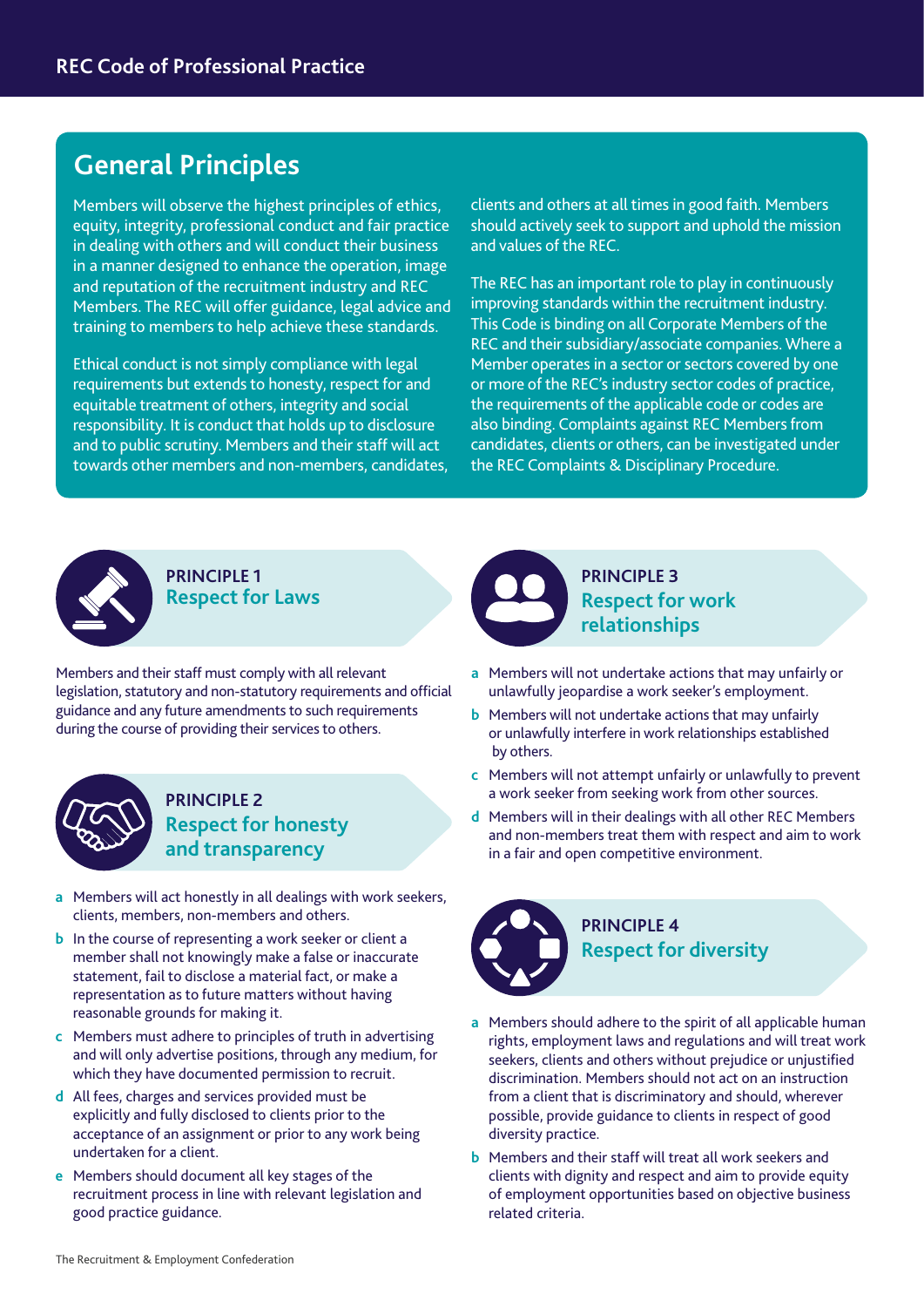**c** Members should establish working practices that safeguard against unlawful or unethical discrimination in the operation of their business.



#### **PRINCIPLE 5 Respect for safety**

- **a** Members will act diligently in assessing risks to work seekers and clients and will not knowingly put at risk candidates, clients or others.
- **b** Members will inform work seekers whenever they have reason to believe that an engagement may cause a risk to health and safety.



#### **PRINCIPLE 6 Respect for professional knowledge**

- **a** Members will work diligently to develop and maintain a satisfactory level of relevant and current professional knowledge.
- **b** Members will ensure that their staff are adequately trained and skilled to undertake their responsibilities in recruitment practice.

#### **PRINCIPLE 7 Respect for certainty of engagement**

- **a** Members must supply work seekers with full details of the work, conditions of employment, the nature of the work to be undertaken, rates of pay, method and frequency of payment and pay arrangements in accordance with requirements of current legislation.
- **b** Members will ensure that any variation to the engagement can only occur with prior notification and agreement of the worker.



**PRINCIPLE 8 Respect for prompt and accurate payment**

**a** Members will pay promptly and accurately any wages and benefits due in accordance with any agreed terms and legal requirements.

- **b** Members should not penalise temporary/contract workers, for example for having been late or failed to attend part or all of an assignment or for poor performance, by making deductions from pay due for time that they have actually worked.
- **c** Members will not take on assignments that could result in their inability to pay temporary/contract workers.



#### **PRINCIPLE 9 Respect for ethical international recruitment**

- **a** Members must supply all overseas work seekers with the same level of information as set out and implied in Principle 7. In addition, information provided should include details of the likely cost of living in the area the prospective hirer is situated, the likely length of the job in question and the state of the employment market in the field they are being recruited into. All information must be provided at no cost to the work seeker.
- **b** Members must ensure that in relation to overseas recruitment, they abide by all relevant legislation and Home Office guidelines and provide all relevant and applicable information to work seekers, clients and others.
- **c** Members recruiting from outside the UK must not use overseas agents who charge for their services, unless that is the legal and normal custom and practice sanctioned by the government of the country of origin. In addition, members must make all reasonable efforts to ascertain such information about any agents used and should be able to demonstrate that they have done so.
- **d** Members should observe the highest principles of social responsibility, integrity, professionalism, equity and fair practice in their dealings with all overseas work seekers.



## **PRINCIPLE 10 Respect for confidentiality and privacy**

- **a** Members must observe the highest principles of integrity, professionalism, equity and fair practice to maintain the confidentiality and privacy of candidate and client information and should respect the confidentiality of records in accordance with law and good business practice.
- **b** Members and their staff must ensure that permission has been obtained and documented before disclosing, displaying, submitting or seeking confidential or personal information.



**REC Compliance Team info@rec.uk.com**